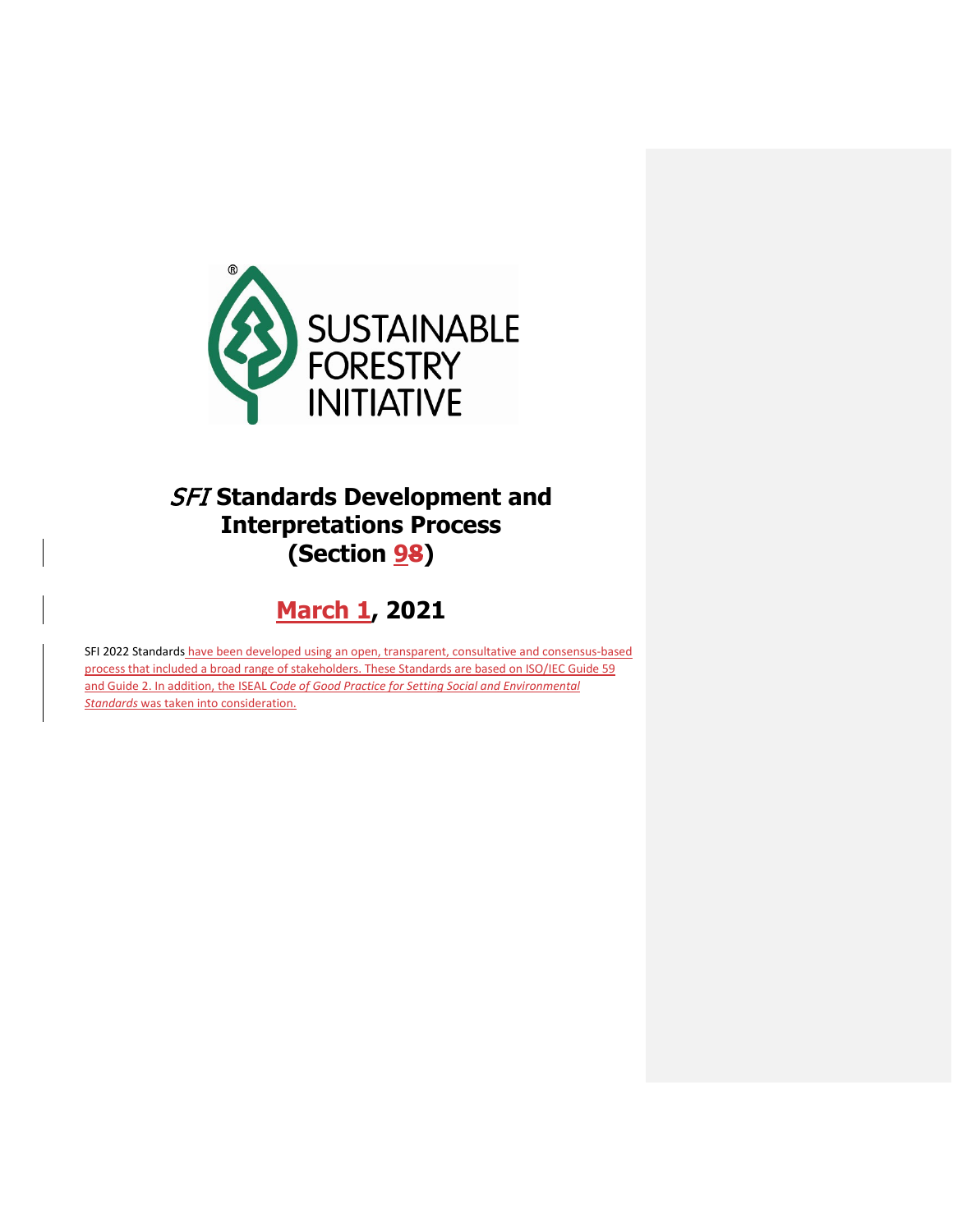# **Table of Contents**

| 2. SFI STANDARDS REVISION PROCESS TABLE 1 2000 100 12 |    |
|-------------------------------------------------------|----|
|                                                       |    |
|                                                       | 13 |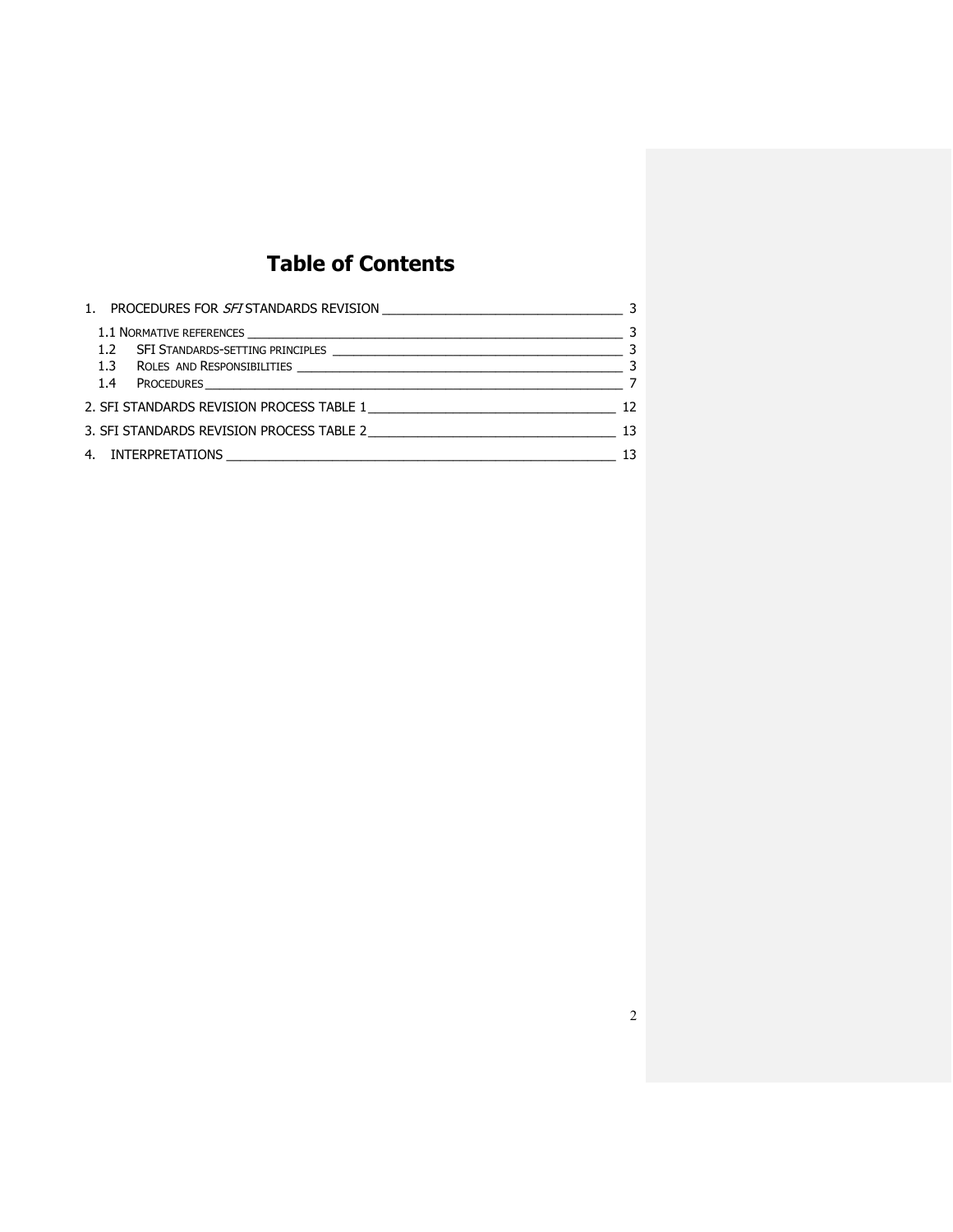### <span id="page-2-0"></span>**1. Procedures for** SFI **Standards Revision**

## <span id="page-2-1"></span>**1.1 Normative references**

ISO Guides are normatively referenced in these standards. For dated references, only the cited edition applies. For undated references, the latest edition of the referenced document (including any amendments) applies.

- ISO/IEC Guide 2, Standardization and related activities General vocabulary.
- ISO/IEC Guide 59, Code of good practice for standardization.
- iii. PEFC GD 1007, *Endorsement and Mutual Recognition of Certification* Systems and their Revision

### <span id="page-2-2"></span>**1.2 SFI Standards-setting principles**

SFI is organized and operated for charitable and educational purposes within the meaning of Section 501(c)(3) of the Internal Revenue Code of 1986, as amended (or the corresponding provision of any future United States Internal Revenue Code), as stated in the Articles of Incorporation, to ensure the environmental, social, and economic sustainable development of the nation's forests, for the benefit of public and private stakeholders. SFI Inc. has sole responsibility for all activities necessary for the development, maintenance, implementation, promotion, and continual improvement of the Sustainable Forestry Initiative ® Standard and Program.

The standards-setting process is governed by the key principles of:

- Stakeholder engagement an opportunity for meaningful participation in the process that is open to all *stakeholders* through participation in task groups and public consultations.
- Balanced representation no single  $stable holder$  group should dominate or be dominated in the process. While each- individual is free to decide on their participation, SFI Inc. makes an effort to ensure that all relevant stakeholder groups are represented and considers an appropriate gender balance.
- iii. Consensus standards are developed by consensus. Any sustained opposition to specific issues is resolved by means of dialogue whenever possible.
- iv. Improvement periodic review of SFI standards seeks continual improvement and to ensure the standards continues to meet expectations of stakeholders.
- Transparency SFI Inc. ensures relevant documents are posted to [www.forestssfiprogram.org](http://www.forests.org/) or publicly available so interested parties can follow developments during and after the process.

### <span id="page-2-3"></span>**1.31 Roles Actors and Responsibilities**

#### **1.1 Actors and Responsibilities**

The SFI Board of Directors is responsible for standard development and revision and will convene the Forum. The SFI Board of Directors, Resources Committee and the External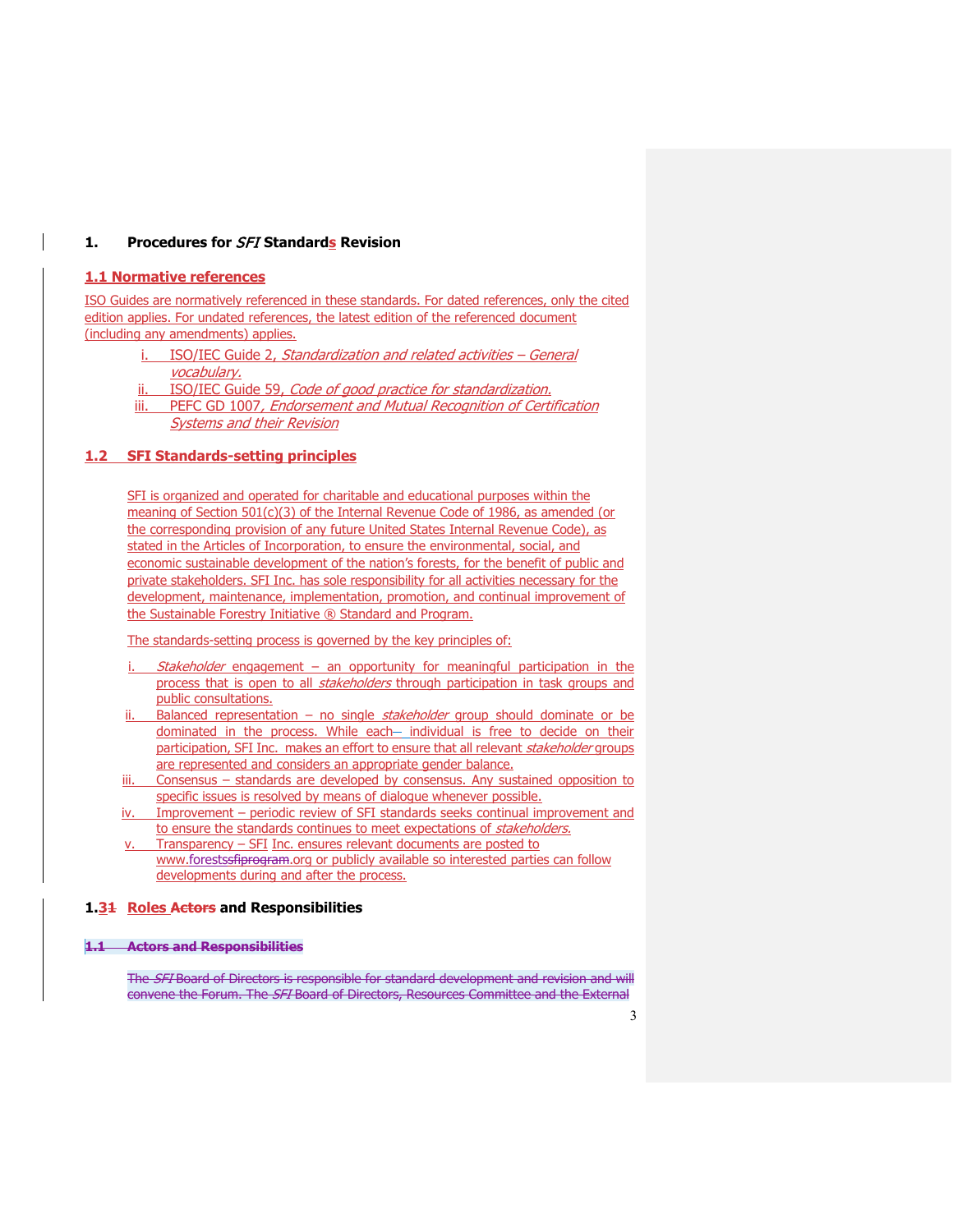Review Panel (independent oversight role) constitute the Forum and ensure that the revision process includes economic, environmental and social representation equally. Any individual can suggest candidates to the nominations committee. The nominations committee considers suggestions and invites individuals to be considered by the Board. The Forum follows the procedures outlined in this document for *SFI* Standard Revision<sup>1</sup>.

### **1. 3. 11** SFI **Board**

SFI Board members include representatives of environmental, conservation, social professional and academic groups, independent professional loggers, small family forest owners, public officials, Indigenous peoples, labor and the forest products industry. The 18 member SFI Board of Directors has representatives from the main geographic regions of the U.S. and Canada and includes:

- Six directors from non-profit environmental *| conservation* organizations representing the environmental sector;
- Six directors from community or social interest groups such as universities, labor, independent professional loggers, family forest owners, Indigenous organizations, or government agencies representing the social sector, and
- Six directors from the forest, paper and wood products industry or other for-profit forest ownership or management entities representing the economic sector.

SFI Board members are invited by the Board Nominations Committee to participate as directors and must be approved by the full Board. The Board is a voluntary Board.

#### **1. 31.2** SFI **Resources Committee**

Each *SFI Inc.* Board member appoints one person from their organization (or other organization they may choose) to serve on the SFI Inc. Resources Committee (RC) or the Board member may choose to represent themselves on the Resources Committee. As such, the Resources Committee has the same equal representation of social, environmental and economic interests and geographical scope as the SFI Inc. Board.

#### **1. 31.3** SFI **External Review Panel**

The SFI External Review Panel is an independent panel of volunteer experts that provides diverse perspectives and expertise to the Sustainable Forestry Initiative® (SFI®) program while contributing to quality assurance and continuous improvement. As part of the Forum, The External Review Panel is made up of external experts and has representatives from the main geographic regions of the U.S. and Canada where the SFI Standards are applied. Panel members provide external independent oversight to ensure the standard revision process is **Commented [SFI1]:** This text is now redundant given the additional details in the rest of Section 9.

<span id="page-3-0"></span><sup>&</sup>lt;sup>1</sup> Section 8 - SFI Standards Development and Interpretations Process is publicly available and can be found on the SFI website.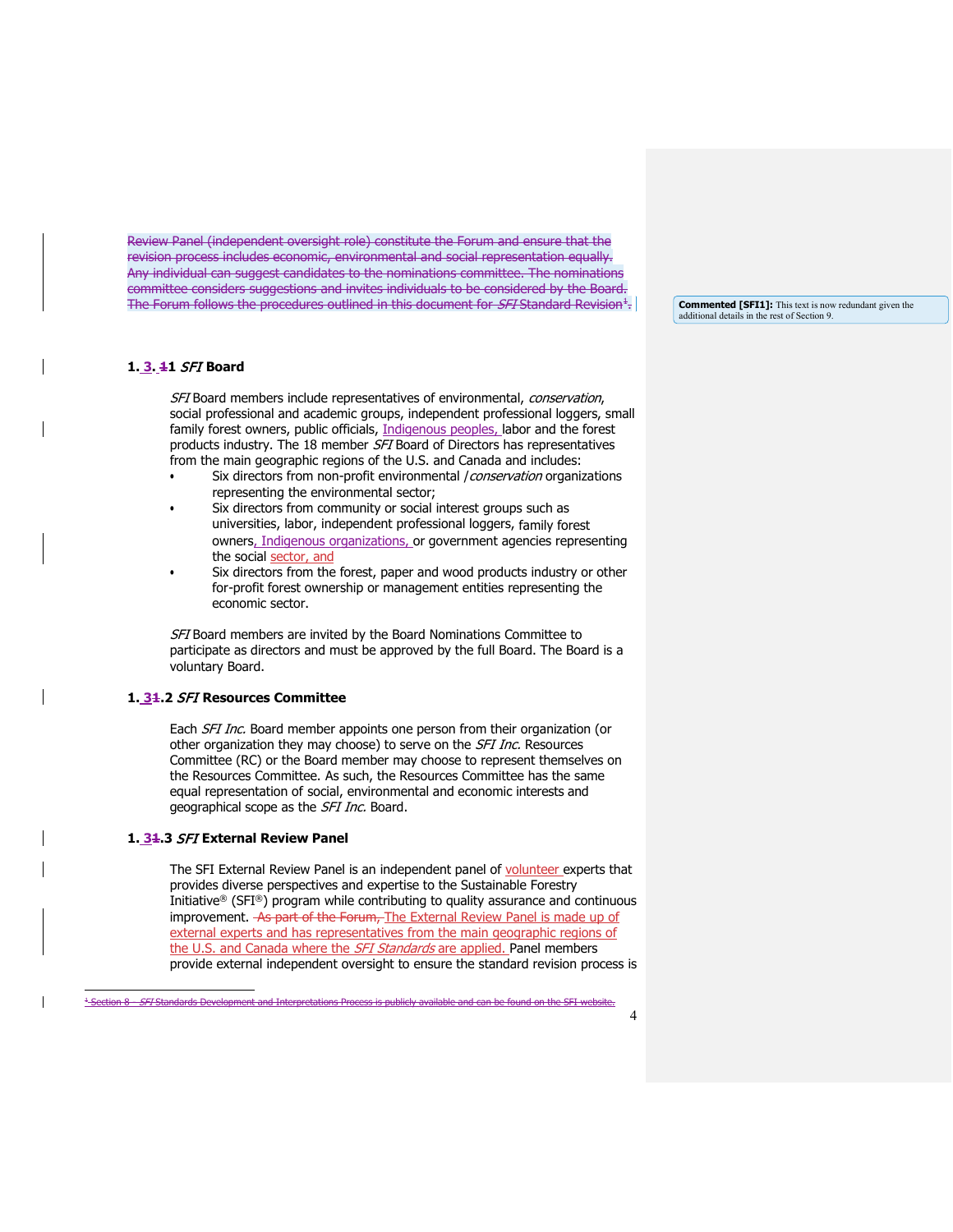objective and credible and that all comments are treated equally and fairly.  $\overline{Fhe}$ volunteer External Review Panel is made up of 15-18 external experts and has representatives from the main geographic regions of the U.S. and Canada where the *SFI Standards* are applied. Its membership maintains a balance of technical skills and organizational experience, with four to six members from each of the following categories – environmental/*conservation* groups, professional/academic groups, and public agencies (local, state, provincial, tribal or federal governments). Panel members can come from universities, government agencies, foundations, professional associations, and landowner/conservation organizations. The SFI External Review Panel selects its own members based on their individual expertise and experience, following an election process set out in its charter. It develops its own agenda to represent the public interest as an outside observer of the SFI program. All stakeholders can suggest candidates to the SFI External Review Panel for consideration.

#### **1.3.4 Standard Revision Task Groups**

The SFI Standard Revision Task Group prepares the first and subsequent drafts of the revised SFI Standards for review by the SFI Resources Committee and ultimate approval of the SFI Inc. Board of Directors. The Task Group is established for the duration of the standard revision until completion in 2021. There are three Task Groups: Forest Management, Fiber Sourcing and Chain of Custody & Labels.

The SFI Standard Revision Task Group membership will be based on nominations received. Acceptance and refusal of nominations shall be justified in relation to the requirements for balanced representation of the Task Groups, considerations of an appropriate gender balance, relevance of the organization, an individual's competence, an individual's relevant experience and resources available for standard-setting. For the 2022 SFI Standards revision process all task group nominations received were accepted.

Under the direction of the respective Task Group Chairs, the Task Groups shall review all submitted comments from the first and second public comment periods and Standard Revision Workshops and webinars that correspond to each task group's focus area. The Task Groups will then prepare revised Standards text (first and subsequent drafts) for review by the SFI Resources Committee, incorporating their feedback as required.

To ensure a balanced representation of interests, the Task Groups shall:

- consist of the following interest groups:
	- Forest owner/manager
	- Manufacturer/processor/trader of forest-based products
	- Conservation organization
	- Customers & consumers
	- Scientific and technological community
	- Logging professionals

**Commented [SFI 2]:** Adapted from Standard Revision Task Group Terms of Reference (ToR).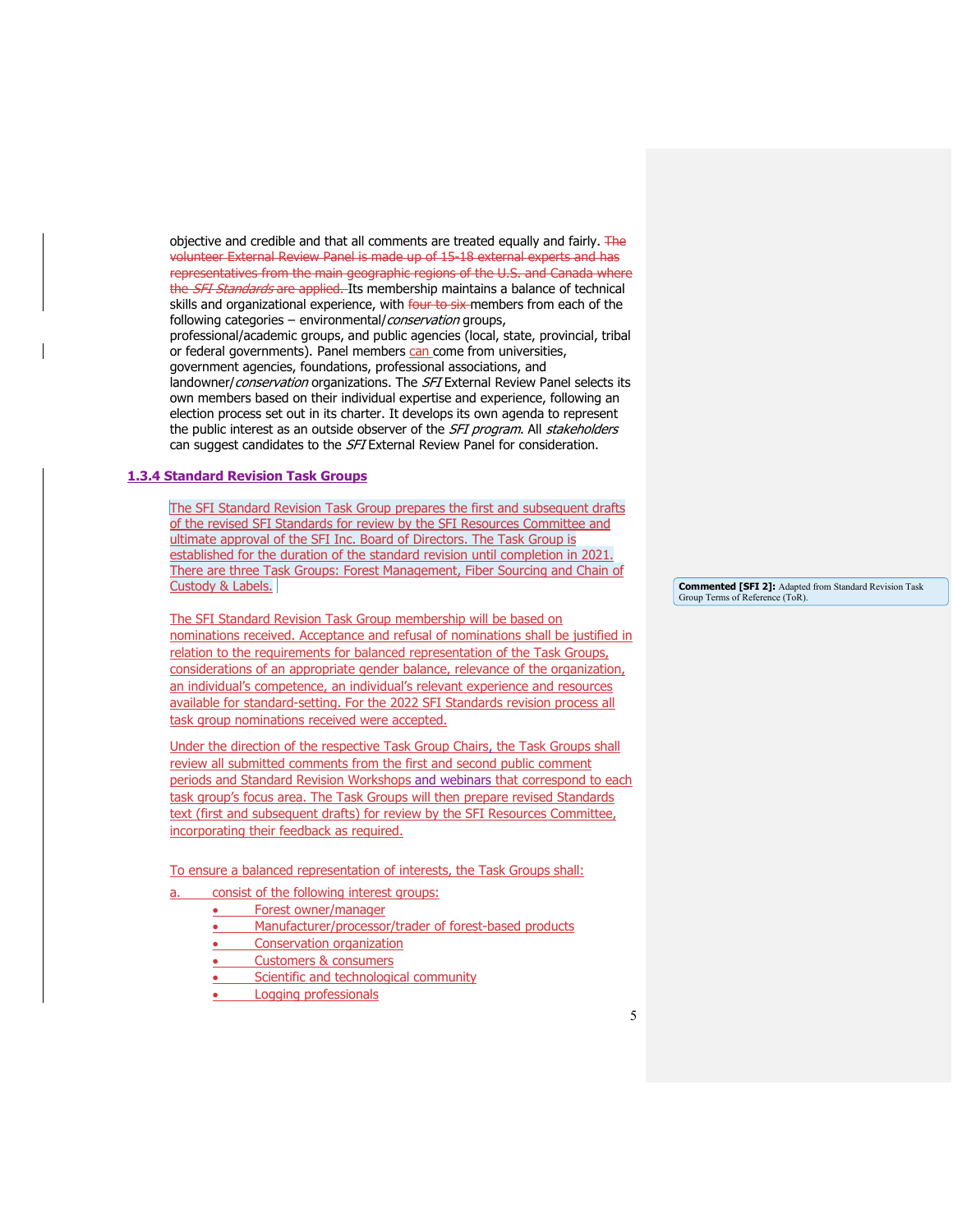| Workers & trade unions                                                                                                          |                                                                    |
|---------------------------------------------------------------------------------------------------------------------------------|--------------------------------------------------------------------|
| <b>Indigenous Peoples</b>                                                                                                       |                                                                    |
| Government<br>$\bullet$                                                                                                         |                                                                    |
| Education/academic group                                                                                                        |                                                                    |
| Social-purpose organization                                                                                                     |                                                                    |
| include <i>stakeholders</i> with expertise relevant to the subject matter of the                                                |                                                                    |
| standard, those that affected by the standard, represent the<br>geographical scope of the standard and those that can influence |                                                                    |
| implementation of the standard.                                                                                                 |                                                                    |
|                                                                                                                                 |                                                                    |
| In order to achieve balanced representation, to the extent possible, all identified                                             |                                                                    |
| stakeholder groups are represented. Participation targets of key stakeholders                                                   |                                                                    |
| will be set and SFI, Inc. will proactively seek their participation by using                                                    |                                                                    |
| outreach such as (but not limited to) personal emails, phone calls, meeting                                                     |                                                                    |
| invitations etc. When a stakeholder group is not represented and key                                                            |                                                                    |
| stakeholders cannot be encouraged to participate, the standardizing body may                                                    |                                                                    |
| consider alternative options.                                                                                                   | <b>Commented [SFI 3]:</b> Adapted from PEFC ST 1001, clause 6.4.3. |
|                                                                                                                                 |                                                                    |
| Activities of the Task Group shall be organized in an open and transparent                                                      |                                                                    |
| manner where:                                                                                                                   |                                                                    |
| working drafts shall be available to all members of the Task Group,<br>a.                                                       |                                                                    |
| all members of the Task Group shall be given meaningful opportunities<br>b.                                                     |                                                                    |
| to contribute to the development or revision of the standard and to                                                             |                                                                    |
| provide feedback on working drafts, and                                                                                         |                                                                    |
| feedback and views given by any member of the Task Group shall be                                                               |                                                                    |
| considered in an open and transparent way where the outcome of these<br>considerations is recorded.                             | <b>Commented [SFI 4]:</b> Adapted from PEFC ST 1001, clause 6.4.4. |
|                                                                                                                                 |                                                                    |
| The decision of the Task Groups to recommend the drafts for review and                                                          |                                                                    |
| approval by the Resources Committee shall be taken on the basis of consensus.                                                   |                                                                    |
| In order to determine whether there is any sustained opposition, the Task Group                                                 |                                                                    |
| can utilize the following methods:                                                                                              |                                                                    |
| face-to face meeting(s) where there is a verbal yes/no vote, a show of<br>a.                                                    |                                                                    |
| hands for a yes/no vote; a statement on consensus from the Chair when                                                           |                                                                    |
| there are no dissenting voices or hands (votes); a formal ballot, etc.,                                                         |                                                                    |
| telephone conference calls (s) where there is a verbal yes/no vote,<br>b.                                                       |                                                                    |
| email request to the Task Group for agreement or objection where the<br>C.                                                      |                                                                    |
| members provide a formal (written) response (vote), or                                                                          |                                                                    |
| combinations of these methods.<br>d.                                                                                            | <b>Commented [SFI 5]:</b> Adapted from PEFC ST 1001, clause 6.4.4. |
|                                                                                                                                 |                                                                    |
| Where votes are used in decision-making, the SFI will determine and include                                                     |                                                                    |
| decision-making thresholds that quantifies consensus. The threshold must be                                                     |                                                                    |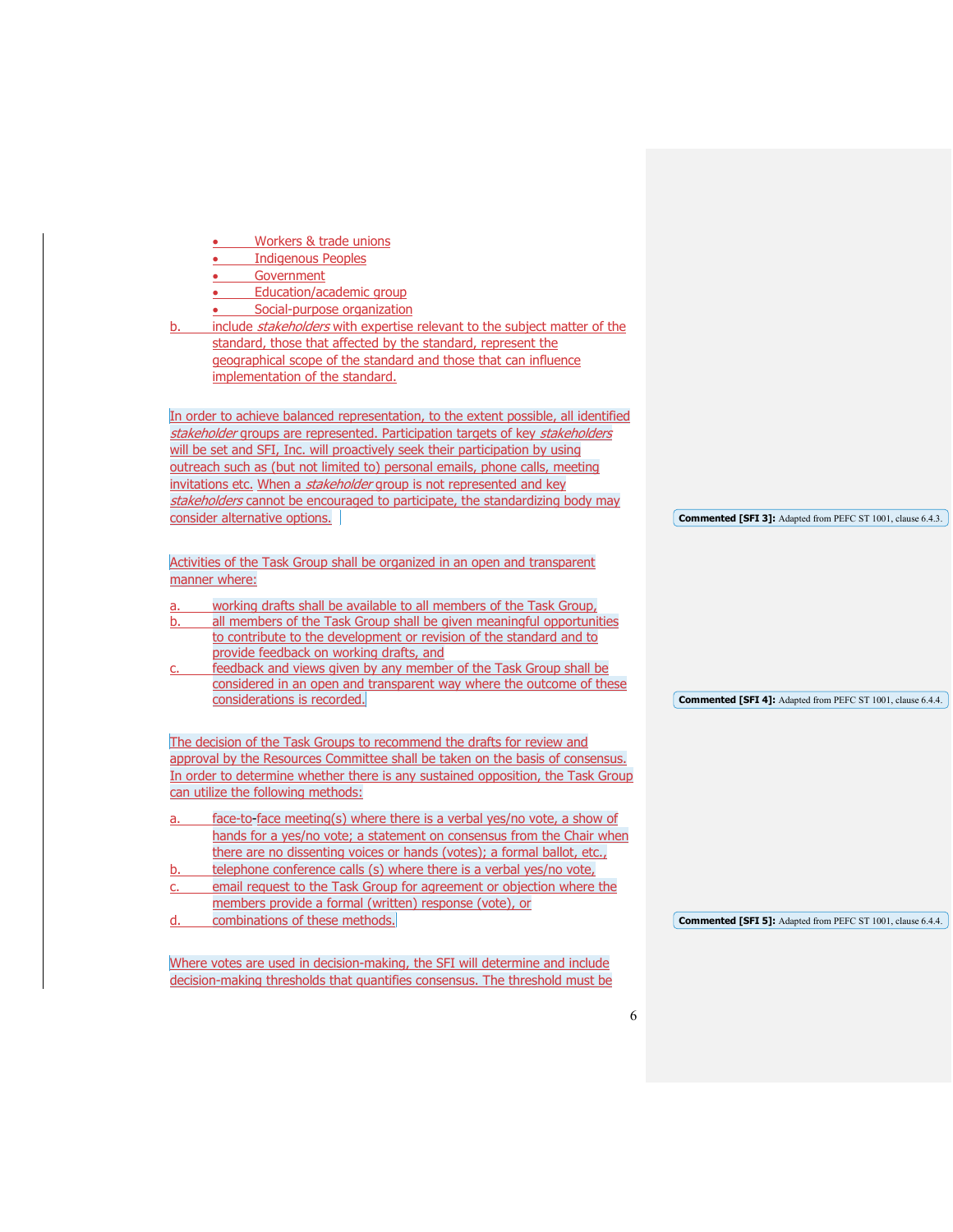consistent with the consensus definition. However, a majority vote cannot override sustained opposition in order to achieve consensus.

When there is sustained opposition to a substantial issue, the issue shall be resolved using the following methods:

finding a compromise through discussion and negotiation on the disputed issue within the working group, finding a compromise through direct negotiation between the stakeholder(s) making the objection and other stakeholders with different views on the disputed issue, additional round(s) of public consultation (if necessary) where further stakeholder input can help to achieve consensus on unresolved issues. The standardizing body determines the scope and duration of any additional public consultation.

a. finding a compromise through discussion and negotiation on the disputed issue within the working group,

- finding a compromise through direct negotiation between the stakeholder(s) making the objection and other stakeholders with different views on the disputed issue, and
- additional round(s) of public consultation (if necessary) where further stakeholder input can help to achieve consensus on unresolved issues. The standardizing body determines the scope and duration of any additional public consultation.

**Commented [SFI 6]:** Adapted from PEFC ST 1001, clauses 6.4.6 and 6.4.7.

#### <span id="page-6-0"></span>**1.42 Procedures**

The Sustainable Forestry Initiative Standards setting process shall be on a five-year cycle, which is consistent with international protocols for forest certification standard revision cycles. The  $SFI$  Standards development process is open, transparent and consensus<sup>[2](#page-6-1)</sup> based and SFI Inc. Board decisions regarding final changes to the SFI Standards shall be consistent with PEFC ST 1001:2010 2017 for consensus<sup>[3](#page-6-2)</sup> based decision making. The

2 Consensus as defined by PEFC and ISO: General agreement, characterized by the absence of sustained opposition to substantial issues by any nt part of the concerned interests and by a process that involves seeking to take into account the views of all parties concerned and to reconcile any conflicting arguments. NOTE - *Consensus* need not imply unanimity. Item 1.7 in *ISO/IEC Guide 2:1991* and item 3.1 in *PEFC Standard Setting Requirements PEFC ST 1001:2010 dated 2010-11-26*. *PEFC ST 1001:2010* and *ISO Guide 59:1994, Code of Good Practice for Standardisation* are normative references.General agreement characterized by the absence of sustained opposition to substantial issues by any important part of the concerned interests and by a process that involves seeking to take into account the views of all parties concerned interestional parties of cile any conflicting arguments.

<span id="page-6-1"></span>need not imply unanimity (ISO/IEC Guide 2). General agreement characterized by the absence of sustained opposition to substantial issues by any important part of the concerned interests and by a process that involves seeking to take into account the views of all parties concerned and to reconcile any conflicting arguments.

<span id="page-6-2"></span><sup>3</sup> The SFI Inc. Board of Directors has a balance of stakeholders including representatives of environmental, *conservation*, social professional and academic groups, independent professional loggers, small family forest owners, public officials, labor and the forest products industry. The SFI Inc. Board of Directors voting structure in the SFI Inc. bylaws defines the consensus based approach

NOTE Consensus need not imply unanimity (ISO/IEC Guide 2).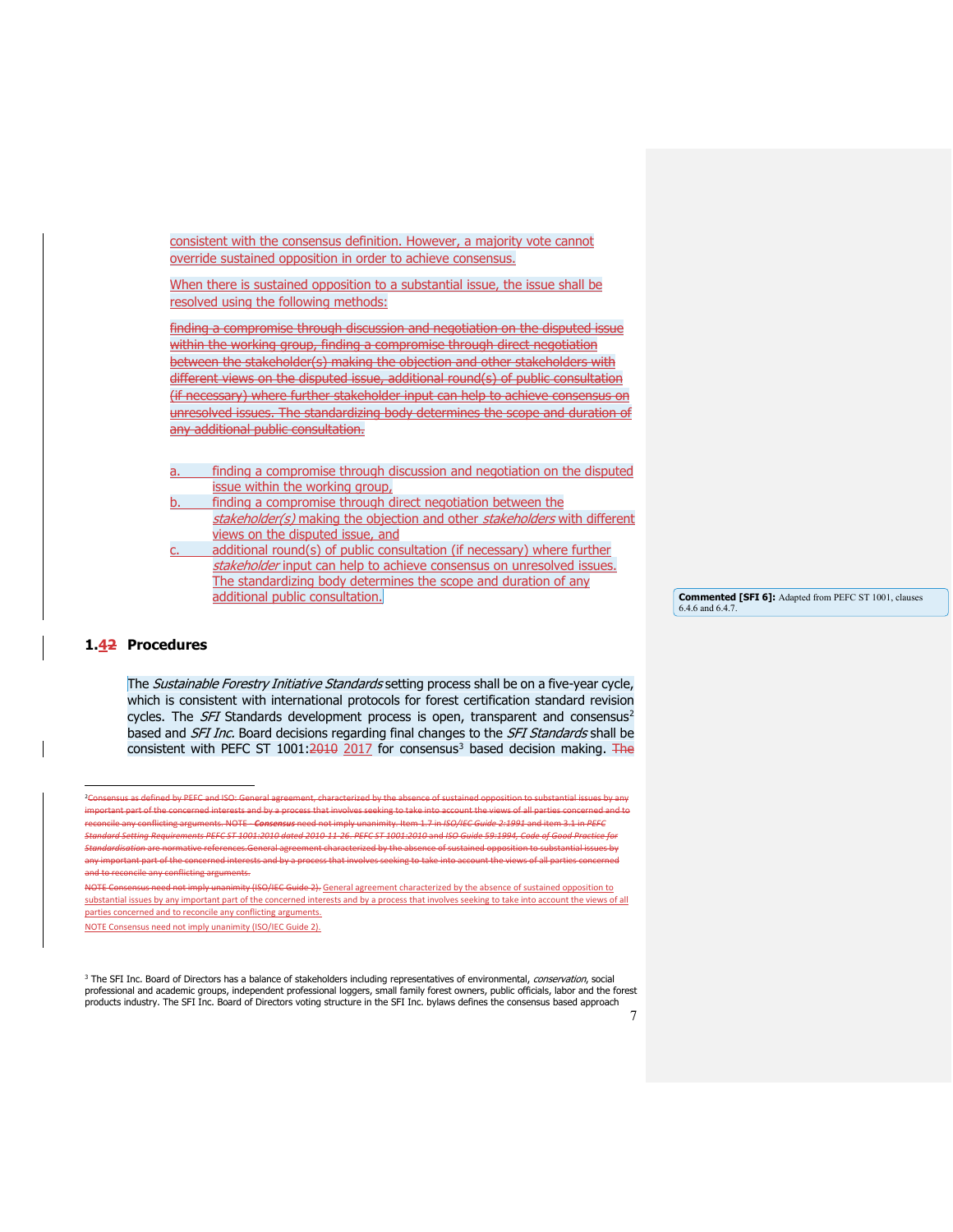revision process shall begin in the first quarter of the year prior to the year the existing standard expires. The SFI Standards setting process shall begin with a public notice to all stakeholders prior to the start of the process. The start of the process will be communicated on the SFI website, in newsletters and emails to all stakeholders inviting comments. SFI shall identify stakeholders relevant to the objectives and scope of the standard-setting work. *Stakeholders* will be requested to nominate their representative(s) or themselves to Task Groups and the request to disadvantaged stakeholders and key stakeholders shall be made in a manner that ensures that the information reaches intended recipients and in a format that is easy to understand.

At the start of a review, SFI Inc. will evaluate the standard against appropriate PEFC International standards, national laws and regulations and other relevant standards to identify potential gaps in the standard. SFI Inc. will consider the latest scientific knowledge, research and relevant emerging issues.

SFI Inc. will initiate a periodic review process 5 years from the date of the current standards approval regardless of the information gathered from the gap analysis. Using the results from the periodic review, the SFI Board will direct whether a standard revision is warranted. If there is a circumstance whereby a need to revise the standard is not warranted, SFI Inc. will follow the requirements in PEFC ST 1001:2017, Sections 8.4 and 8.5 regarding stakeholder consultation and decision making. A stakeholder mapping exercise will be used to identify which interest sectors-both public and privateare relevant (environmental, economic, social) including stakeholders who may not be able to participate by conventional means and what means of communications will best reach each stakeholder group. This mapping exercise will be done at the beginning of each standard review process and will define who the stakeholders are and what is necessary to ensure all can participate in the process if they so choose.<sup>[4](#page-7-0)</sup> The stakeholder working groups shall be based on nine major stakeholder groups as defined by Agenda 21 of the United Nations Conference on Environment and Development (UNCED) in Rio de Janeiro in 1992. At least the following groups shall be included in the stakeholder mapping:

- forest owners;
- business and industry;
- indigenous people;
- non-government organizations;
- scientific and technological community; and
- workers and trade unions.

Other groups shall be added if relevant to the scope of standard-setting activities.

**Commented [SFI 7]:** Aligns with PEFC ST 1001, clause 6.3.1

**Commented [SFI 8]:** Incorporated from PEFC ST 1001, clause 8.3

**Commented [SFI 9]:** Aligns with ST 1001, clause 8.4 and 8.5 in PEFC (procedures for NOT revising a standard).

**Commented [SFI 10]:** Alignment with PEFC ST 1001, clause 6.2.1

<span id="page-7-0"></span>used for final approval of revisions to the SFI Standard: a minimum of eighty percent of those present, which must include at least two representatives of each Sector [environmental, social, economic] is required to approve any action of the Board. Stakeholders will be identified by doing a stakeholder mapping exercise that includes defining which interest sectors are relevant and why, and for each sector what are likely to be the key issues, who are the key stakeholders including those who may not be able to participate by conventional means, and what means of communication will best reach them.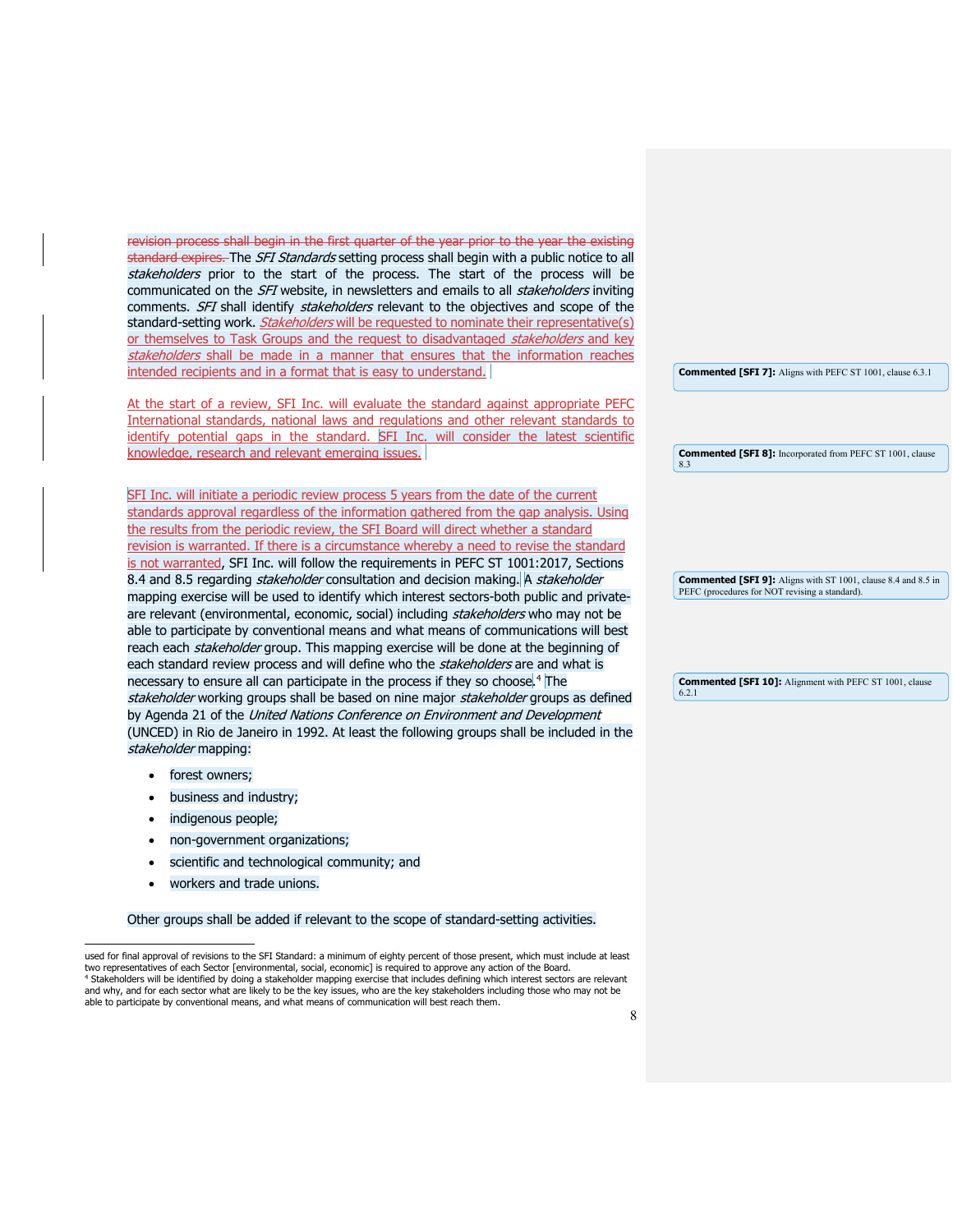Disadvantaged stakeholders and key stakeholders will be identified and any constraints to their participation in standard-setting activities will be addressed.

SFI Inc. will review the standard-setting process based on feedback received in response to the public announcement.

The process shall include an initial  $360$ -day public comment period (the enquiry draft), a second 60-day public comment period (the working draft) and a final draft review period (the final draft) of at least 45 days for the SFI Inc. Board.

The External Review Panel shall independently monitor the entire process including a review of all comments received on draft standards and their disposition.

Broad public and *stakeholder* involvement is important to the *SFI program*. The SFI Standards review process shall be conducted on a national level in Canada and in the United States. Stakeholders, including disadvantaged and key stakeholders and those from the environmental community, forest products industry, private forest landowners, customers, local and federal government agencies, Indigenous organizations, trade associations, landowner associations, academia and all other stakeholders shall be invited to participate in the review process. The start of the standards revision iew process and all subsequent public review periods shall be communicated publicly to all interested *stakeholders* with an invitation to provide comments on the standards and standard setting process.<sup>[5](#page-8-0)</sup>

The Standards Revision process is intended to be collaborative. While consensus on proposed SFI Standards revisions is desirable there may be issues for which consensus cannot be achieved. In these scenarios tThe Task Groups established by the Resources Committee may forward multiple recommended options to a Steering Committee, also established by the Resources Committee., who will review and prepare recommendations for the Resources Committee's review. Task Group chairs shall be fair to all viewpoints; however, they are charged with moving the process forward in a timely manner. If consensus is not achieved by the Task Groups and the Resources Committee, the issue (s) will be moved forward to the SFI Board of Directors for final resolution either by consensus or according to voting procedures outlined in the SFI Board Director bylaws [\(https://www.forestssfiprogram.org/wp-content/uploads/SFI-Inc-](https://www.forests.org/wp-content/uploads/SFI-Inc-Bylaws-2013.pdf)[Bylaws-2013.pdfh](https://www.forests.org/wp-content/uploads/SFI-Inc-Bylaws-2013.pdf)ttp://www.sfiprogram.org/about-us/sfi-governance/). All recommendations developed by the Ttask Geroups will be reviewed by the Board and may be accepted as is, modified, or returned to the Task Groups with instructions for additional consideration and discussion.

The draft of proposed changes (working draft) to the *SFI Standards* shall be released and published to the SFI website, followed by an additional 60-day public comment period to allow all *stakeholders* an opportunity to provide additional comments regarding proposed changes.

**Commented [SFI 11]:** Alignment with PEFC ST 1001, clause 6.2.2.

**Commented [SFI 12]:** Alignment with PEFC ST 1001, clause 6.3.2

<span id="page-8-0"></span><sup>&</sup>lt;sup>5</sup> The public announcement will include where to find the publicly available standards-setting procedures, the objectives, scope and steps of the standards setting process including key dates, information on how stakeholders can participate in the process, information on how to submit comments on the standards and how to be involved in standards revision workshops and working groups.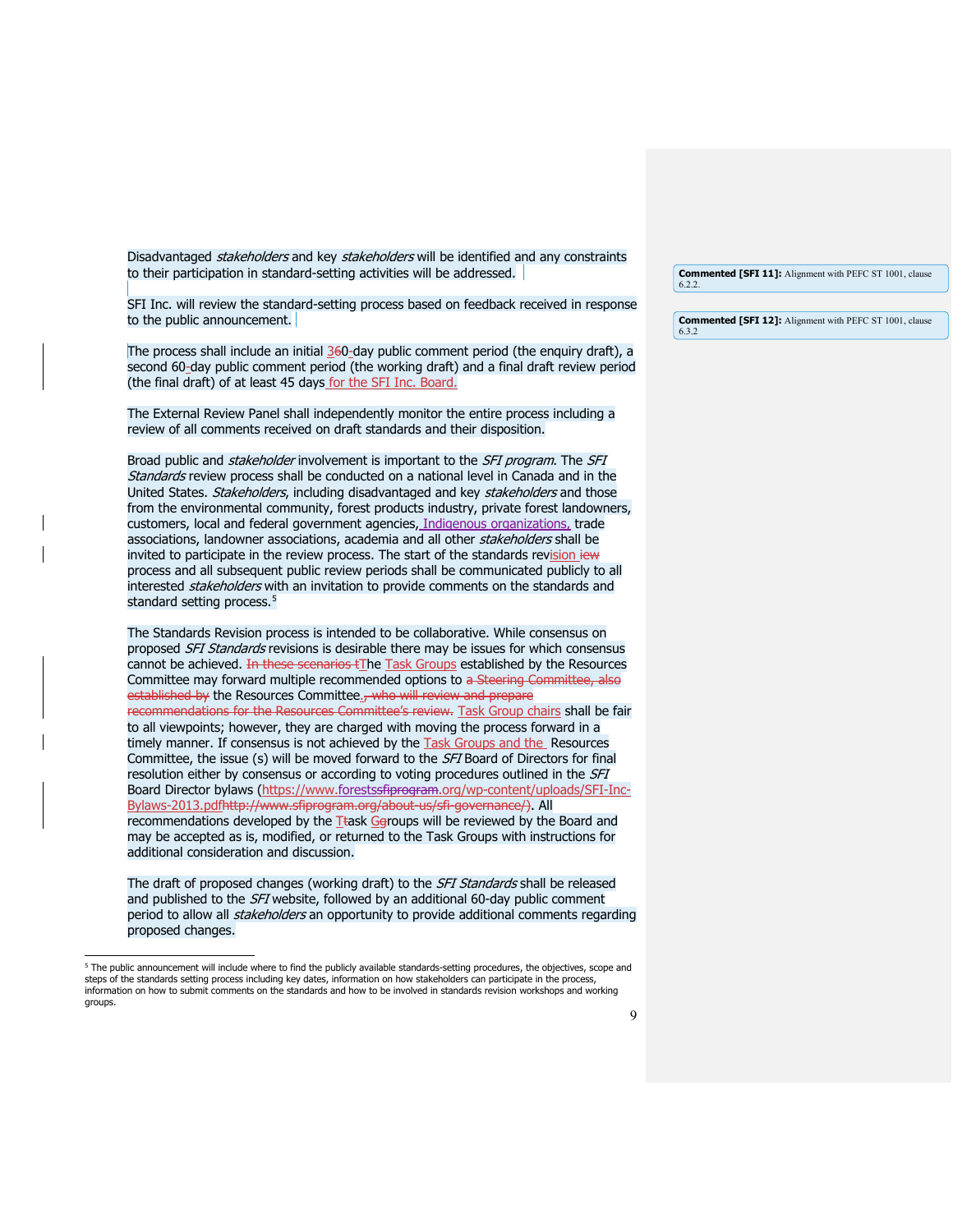This draft will also be presented and discussed with SFI Certified Organizations Program Participants and all other stakeholders at regional workshops conducted by the Forum and SFI Inc. throughout the U.S. and Canada or via webinars. All stakeholders who have commented on proposed changes or who have proposed changes to the SFI Standards shall use this opportunity to raise any concerns regarding their comments and the manner in which the SFI Standards Review Task Group addressed their comments or suggested changes.

Formal complaints regarding the disposition of comments and standard-setting activities shall be submitted in writing to the External Review Panel Secretariat [\(https://www.forestssfiprogram.org/erp/h](https://www.forests.org/erp/)ttp://sfierp.org/erpfag) for review.<sup>[6](#page-9-0)</sup> The ERP shall acknowledge receipt of all complaints, gather and verify all necessary information to validate the complaint or appeal and impartially and objectively review all complaints and provide feedback to the Resources Committee Forum regarding complaints where additional review and potential action by the Resources Committee Forum is warranted. Once resolved, the decision on the complaint and the complaint process shall be communicated to the complainant.

A-The final draft of the proposed changes to the SFI Standards shall be delivered to the SFI Inc. Board of Directors-during the third quarter of the final review year. The SFI Inc. Board who will meet in the third quarter of the final review year at the SFI annual conference to discuss the *SFI Standards* draft and begin the 45-day advance notice to review proposed changes to the standards before Board approval can occur. The proposed changes to the *SFI Standards* draft will be presented at the *SFI* annual conference in September.

Upon completion of the SFI Board 45-day advance review period the SFI Standards shall be finalized by the Forum and approved by the  $SFI$  Board and published to the  $SFI$ program website. Printed copies will be available during the first quarter of the following year. All *Certified Organizations Program Participants* have one year to fully implement new and revised *SFI Standards* elements adopted by the *SFI* Board of DirectorsForum. For PEFC endorsed standards, Certified Organizations shall have one year from the date of the Standard's launch to fully implement the new and revised SFI requirements.

SFI Inc. The Forum shall maintain records regarding all comments and their disposition for review by the independent External Review Panel. All comments will be considered carefully, and records of their disposition maintained for a minimum of five years and posted to the SFI website. As in any review process, it is not necessary to agree to every suggestion, but it is important that all comments be given consideration.

These written procedures shall be publicly available to all interested parties. Additional information on the *SFI Standards* Development process, regional workshop reports and stakeholder comments submitted during both public comment periods and how they were addressed shall be publicly available and also maintained for a minimum of five years.

**Commented [SFI 13]:** Aligns with PEFC ST 1001, clause 6.5

**Commented [SFI 14]:** This section as modified aligns with PEFC ST1001, clause 5.3.

<span id="page-9-0"></span><sup>&</sup>lt;sup>6</sup> The ERP process for reviewing complaints is posted on the ERP website.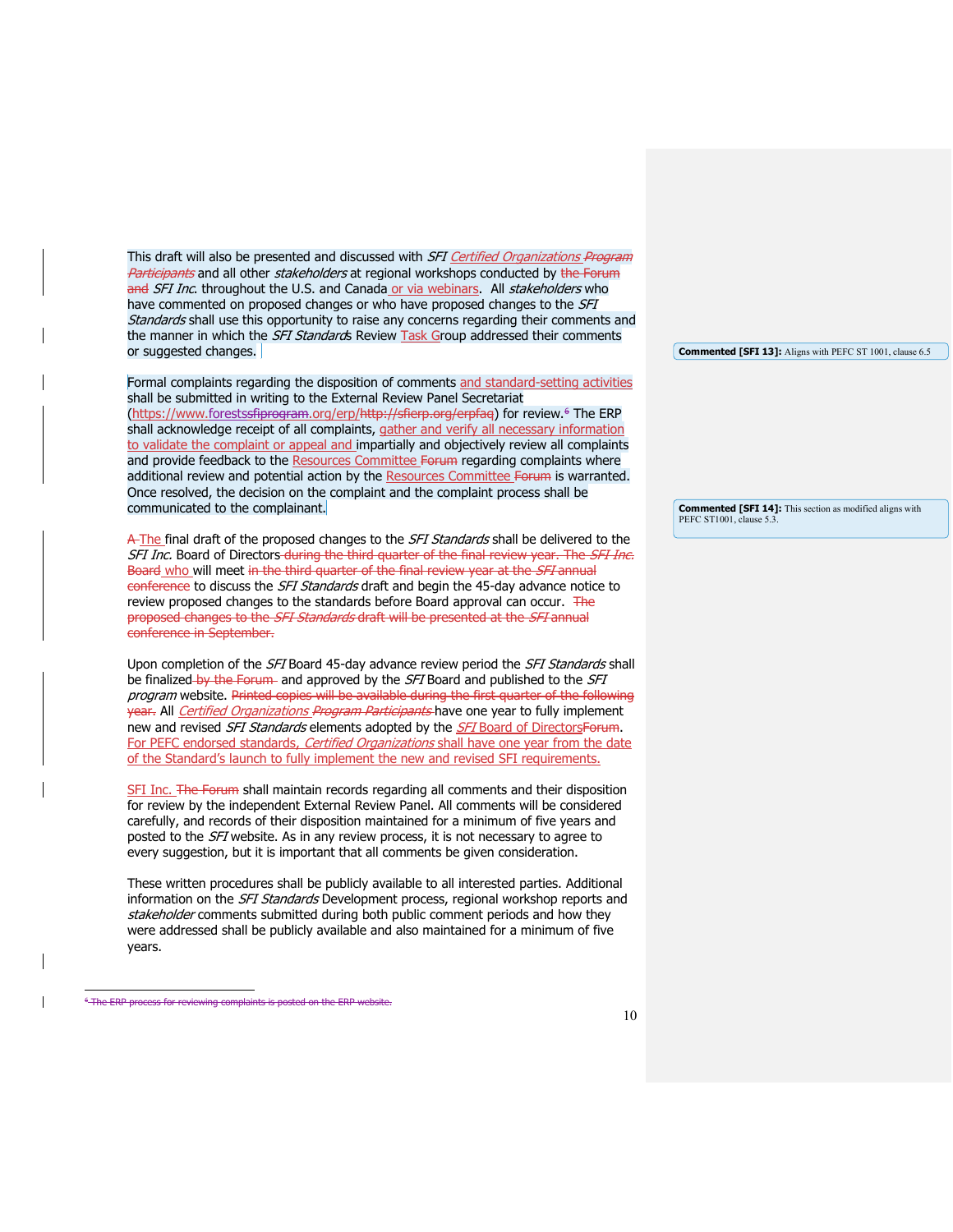Printed copies of the standard will be available to stakeholders and may incur a minimal charge to cover printing and shipping costs. The Standards will be published in English and may be translated into other languages; if there are inconsistencies, the English version of the standard is the reference. **Commented [SFI 15]:** This section as modified aligns with

**Commented [SFI 15]:** This section as modified aligns with PEFC ST1001, clause 5.2.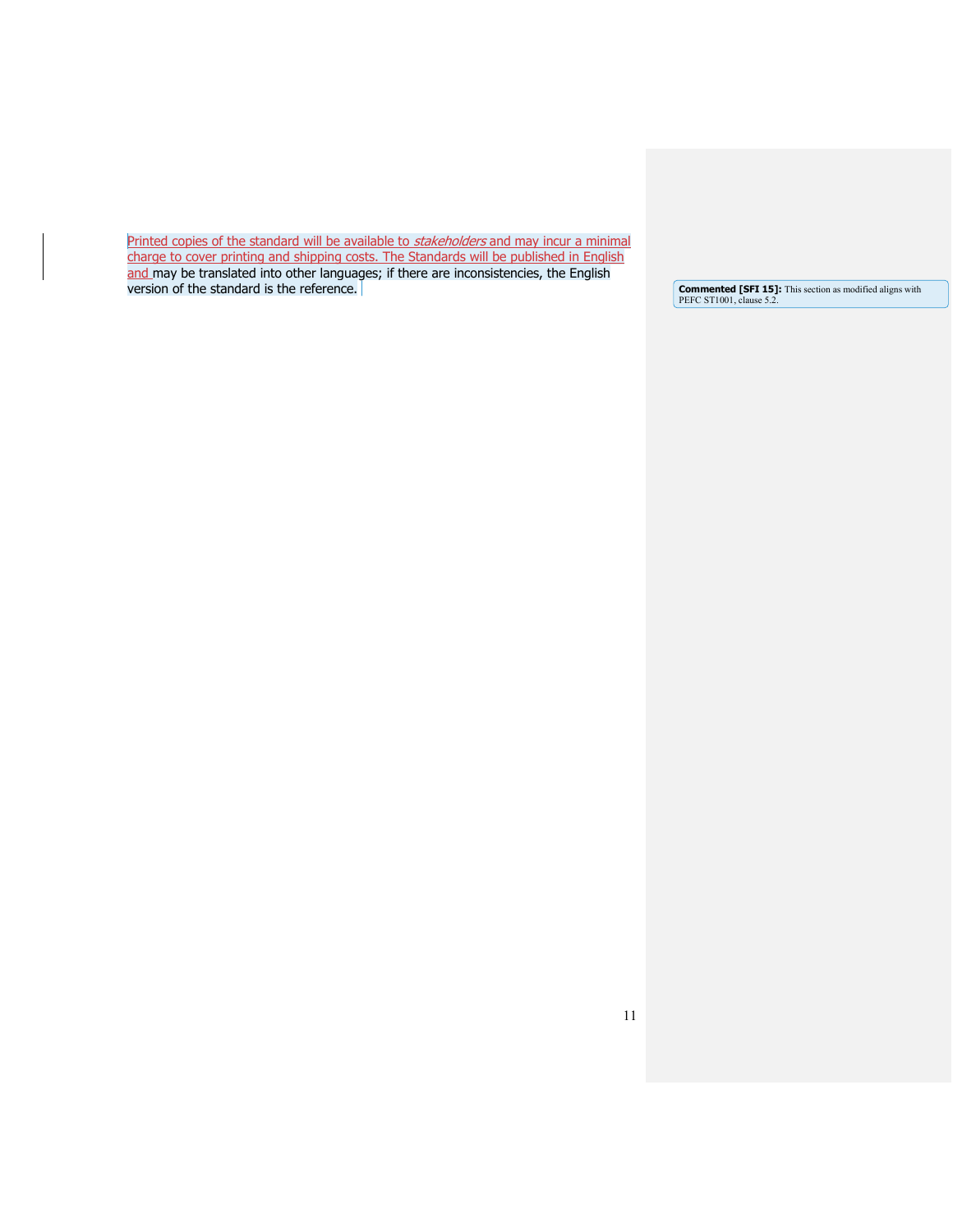# <span id="page-11-0"></span>**2. SFI Standards Revision Process Table 1**

 $\mathbf{1}$ 

| Duration (in months) and order of the                                           |         |            | 2019 |     | 2020 |     |               |     |     |     |   |     |     |     |     |     | 2021          |  |                                           |  |     |  |   |     |     |            |     |     | 2022 |
|---------------------------------------------------------------------------------|---------|------------|------|-----|------|-----|---------------|-----|-----|-----|---|-----|-----|-----|-----|-----|---------------|--|-------------------------------------------|--|-----|--|---|-----|-----|------------|-----|-----|------|
| steps in the SFI Standards Revision                                             |         |            |      |     |      |     |               |     |     |     |   |     |     |     |     |     |               |  |                                           |  |     |  |   |     |     |            |     |     |      |
| <b>Process</b>                                                                  | pre-Oct |            |      |     |      |     |               |     |     |     |   |     |     |     |     |     |               |  |                                           |  |     |  |   |     |     |            |     | Dec |      |
| (Table 1 of 2)                                                                  |         | <b>Oct</b> | Nov  | Dec | Jan  | Feb | $\frac{1}{2}$ | Apr | Vay | Jun | Ξ | Aug | Sep | Oct | Nov | Dec | <u>ິ</u> ້າລົ |  | $\frac{1}{2}$ $\frac{1}{2}$ $\frac{1}{2}$ |  | Vay |  | 과 | Aug | Sep | <b>Oct</b> | Nov |     | Jan  |
| (Process 2019-Dec 2020)                                                         |         |            |      |     |      |     |               |     |     |     |   |     |     |     |     |     |               |  |                                           |  |     |  |   |     |     |            |     |     |      |
| Stakeholder mapping exercise conducted,                                         |         |            |      |     |      |     |               |     |     |     |   |     |     |     |     |     |               |  |                                           |  |     |  |   |     |     |            |     |     |      |
| review process, areas of focus, and timeline                                    |         |            |      |     |      |     |               |     |     |     |   |     |     |     |     |     |               |  |                                           |  |     |  |   |     |     |            |     |     |      |
| published on SFI Inc. website                                                   |         |            |      |     |      |     |               |     |     |     |   |     |     |     |     |     |               |  |                                           |  |     |  |   |     |     |            |     |     |      |
| Invites to stakeholders sent to volunteer on                                    |         |            |      |     |      |     |               |     |     |     |   |     |     |     |     |     |               |  |                                           |  |     |  |   |     |     |            |     |     |      |
| a Forum Review Task                                                             |         |            |      |     |      |     |               |     |     |     |   |     |     |     |     |     |               |  |                                           |  |     |  |   |     |     |            |     |     |      |
| 30-day public comment period begins-                                            |         |            |      |     |      |     |               |     |     |     |   |     |     |     |     |     |               |  |                                           |  |     |  |   |     |     |            |     |     |      |
| open to all stakeholders                                                        |         |            |      |     |      |     |               |     |     |     |   |     |     |     |     |     |               |  |                                           |  |     |  |   |     |     |            |     |     |      |
| First open standard revision workshop at                                        |         |            |      |     |      |     |               |     |     |     |   |     |     |     |     |     |               |  |                                           |  |     |  |   |     |     |            |     |     |      |
| SFI Annual Conference                                                           |         |            |      |     |      |     |               |     |     |     |   |     |     |     |     |     |               |  |                                           |  |     |  |   |     |     |            |     |     |      |
| SFI Inc. Staff synthesize comments for                                          |         |            |      |     |      |     |               |     |     |     |   |     |     |     |     |     |               |  |                                           |  |     |  |   |     |     |            |     |     |      |
| <b>Standards Revision Task Groups</b>                                           |         |            |      |     |      |     |               |     |     |     |   |     |     |     |     |     |               |  |                                           |  |     |  |   |     |     |            |     |     |      |
| Standards Revision Task Groups meet and                                         |         |            |      |     |      |     |               |     |     |     |   |     |     |     |     |     |               |  |                                           |  |     |  |   |     |     |            |     |     |      |
| prepare first draft                                                             |         |            |      |     |      |     |               |     |     |     |   |     |     |     |     |     |               |  |                                           |  |     |  |   |     |     |            |     |     |      |
| SFI Resources Committee reviews first draft                                     |         |            |      |     |      |     |               |     |     |     |   |     |     |     |     |     |               |  |                                           |  |     |  |   |     |     |            |     |     |      |
| of SFI Standards incorporating work of the                                      |         |            |      |     |      |     |               |     |     |     |   |     |     |     |     |     |               |  |                                           |  |     |  |   |     |     |            |     |     |      |
| <b>Task Groups</b>                                                              |         |            |      |     |      |     |               |     |     |     |   |     |     |     |     |     |               |  |                                           |  |     |  |   |     |     |            |     |     |      |
| SFI Inc. Board meeting to review first draft                                    |         |            |      |     |      |     |               |     |     |     |   |     |     |     |     |     |               |  |                                           |  |     |  |   |     |     |            |     |     |      |
| Post comments from the first review period                                      |         |            |      |     |      |     |               |     |     |     |   |     |     |     |     |     |               |  |                                           |  |     |  |   |     |     |            |     |     |      |
| and their disposition, publish any                                              |         |            |      |     |      |     |               |     |     |     |   |     |     |     |     |     |               |  |                                           |  |     |  |   |     |     |            |     |     |      |
| complaints and their status/resolution                                          |         |            |      |     |      |     |               |     |     |     |   |     |     |     |     |     |               |  |                                           |  |     |  |   |     |     |            |     |     |      |
| Second (final) comment period begins for                                        |         |            |      |     |      |     |               |     |     |     |   |     |     |     |     |     |               |  |                                           |  |     |  |   |     |     |            |     |     |      |
| 60 days - open to all stakeholders                                              |         |            |      |     |      |     |               |     |     |     |   |     |     |     |     |     |               |  |                                           |  |     |  |   |     |     |            |     |     |      |
| Regional review workshops/webinars -                                            |         |            |      |     |      |     |               |     |     |     |   |     |     |     |     |     |               |  |                                           |  |     |  |   |     |     |            |     |     |      |
| open to all stakeholders                                                        |         |            |      |     |      |     |               |     |     |     |   |     |     |     |     |     |               |  |                                           |  |     |  |   |     |     |            |     |     |      |
| SFI Inc. Staff synthesize comments for<br><b>Standards Revision Task Groups</b> |         |            |      |     |      |     |               |     |     |     |   |     |     |     |     |     |               |  |                                           |  |     |  |   |     |     |            |     |     |      |
|                                                                                 |         |            |      |     |      |     |               |     |     |     |   |     |     |     |     |     |               |  |                                           |  |     |  |   |     |     |            |     |     |      |
| Standards Revision Task Groups meet and<br>prepare second draft                 |         |            |      |     |      |     |               |     |     |     |   |     |     |     |     |     |               |  |                                           |  |     |  |   |     |     |            |     |     |      |
| SFI Resources Committee reviews second                                          |         |            |      |     |      |     |               |     |     |     |   |     |     |     |     |     |               |  |                                           |  |     |  |   |     |     |            |     |     |      |
| draft of SFI Standards incorporating work of                                    |         |            |      |     |      |     |               |     |     |     |   |     |     |     |     |     |               |  |                                           |  |     |  |   |     |     |            |     |     |      |
| the Task Groups                                                                 |         |            |      |     |      |     |               |     |     |     |   |     |     |     |     |     |               |  |                                           |  |     |  |   |     |     |            |     |     |      |
| SFI Board updated on key changes in the                                         |         |            |      |     |      |     |               |     |     |     |   |     |     |     |     |     |               |  |                                           |  |     |  |   |     |     |            |     |     |      |
| second draft of the SFI Standards                                               |         |            |      |     |      |     |               |     |     |     |   |     |     |     |     |     |               |  |                                           |  |     |  |   |     |     |            |     |     |      |
| Task Groups work on final draft of SFI                                          |         |            |      |     |      |     |               |     |     |     |   |     |     |     |     |     |               |  |                                           |  |     |  |   |     |     |            |     |     |      |
| <b>Revised Standards</b>                                                        |         |            |      |     |      |     |               |     |     |     |   |     |     |     |     |     |               |  |                                           |  |     |  |   |     |     |            |     |     |      |
|                                                                                 |         |            |      |     |      |     |               |     |     |     |   |     |     |     |     |     |               |  |                                           |  |     |  |   |     |     |            |     |     |      |
| Board reviews draft SFI Standards                                               |         |            |      |     |      |     |               |     |     |     |   |     |     |     |     |     |               |  |                                           |  |     |  |   |     |     |            |     |     |      |